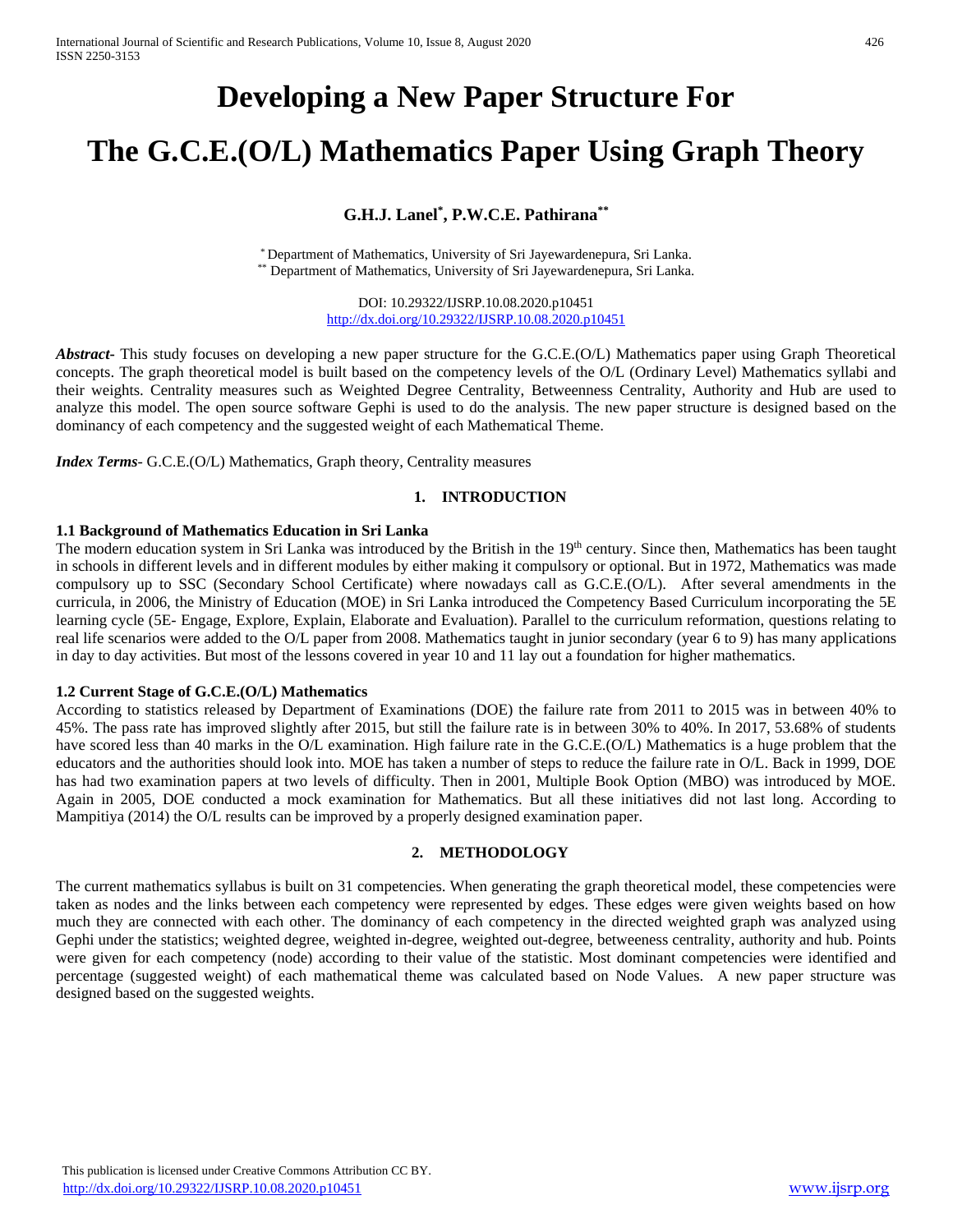#### **3. RESULTS AND DISCUSSION**



**Figure 3.1:** Graph Theoretical Model

Figure 3.1 is the graph obtained after considering competencies as nodes and the links between them as edges. It can be clearly seen that *Solids, Tessellation* and *Symmetry* have no link with the other nodes. These three topics are taught in year 6 to 8 and the content is not strong to be tested in the O/L exam. Therefore the above three nodes were removed from the further analysis.



Figure 3.2: Ranking using Weighted Degree Centrality

According to the weighted degree centrality *Solving Equations* is the dominant node. *Geometry-Rectilinear* and *Real Numbers* are the next two important nodes. But on the other hand, *Sets* and *Probability* have only one link with the others. A node with high weighted degree indicates that the node is having a lot of links or strong links with the other nodes. Therefore, topics like *Solving Equations, Geometry-Rectilinear* and *Real Numbers* should be given more attention in teaching and learning process.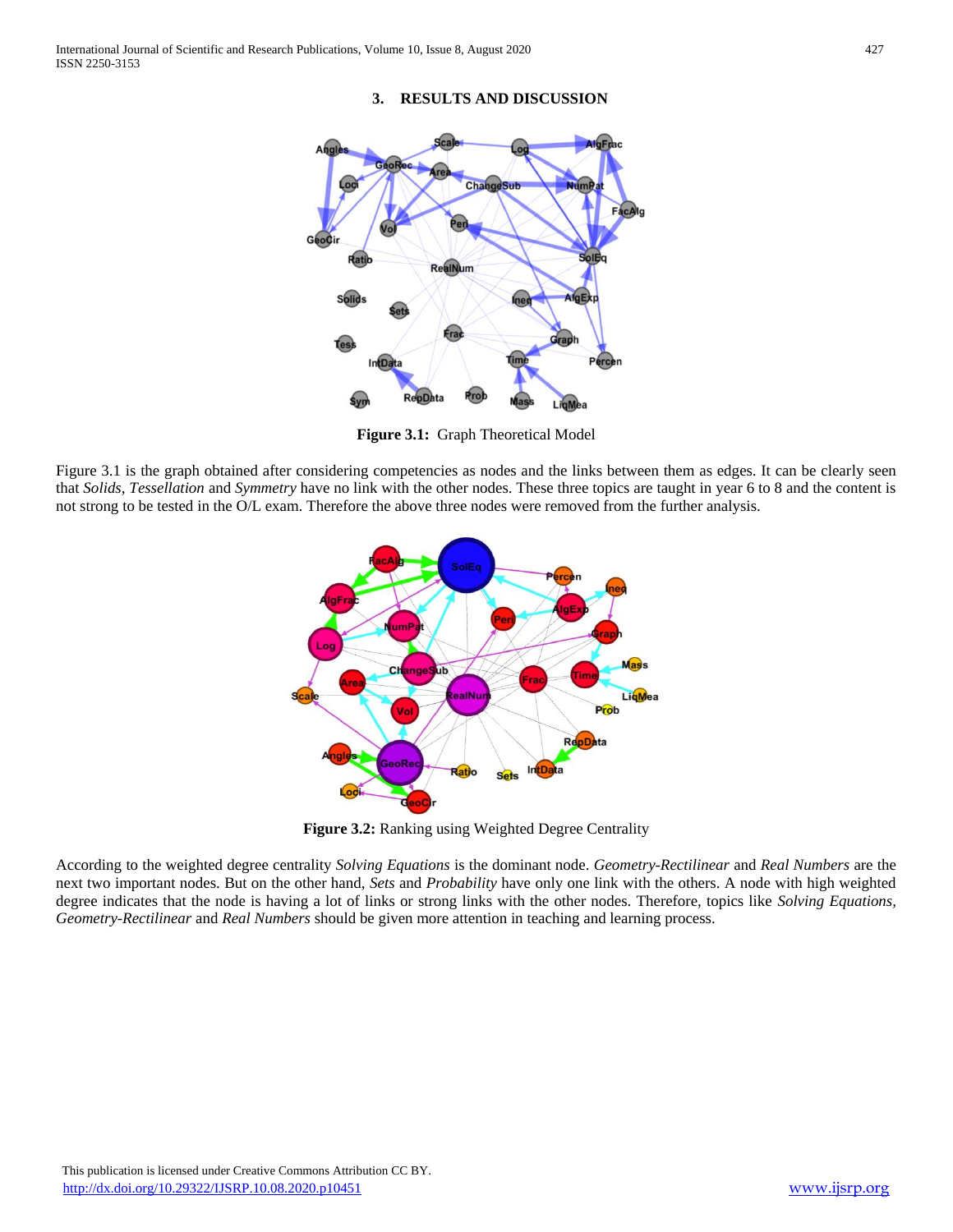

**Figure 3.3:** Ranking using Weighted In-degree Centrality

When the weighted in-degree is considered, *Solving Equations* has the highest in-degree centrality. *Number Patterns, Volume* and *Time* are some of the next few important nodes*.* Since no topics are applied in *Real Numbers, Fractions, Changing the Subject, Angles, Mass* and *Liquid Measures*, they have no weighted in-degree. The questions that are set on these six topics can be addressed using what is taught under that topic, because they have no incoming links. Questions on topics that are having high weighted indegree might be difficult for the students as they need to be familiar with all the topics linked into those topics.



**Figure 3.4:** Ranking using Weighted Out-degree Centrality

The node *Real Numbers* is dominant when the weighted out-degree is considered. The next two important nodes are *Changing the Subject* and *Geometry\_ Rectilinear.* It is possible to form individual questions on topics such as *Number Patterns, Volume, Time, Perimeter, Percentages, Interpretation of Data, Scale Diagrams* and *Loci Construction* because the weighted out-degrees of those nodes are zero. Studying thoroughly on topics having high weighted out-degree will be very much beneficial for the students as those are applied in many other topics linked.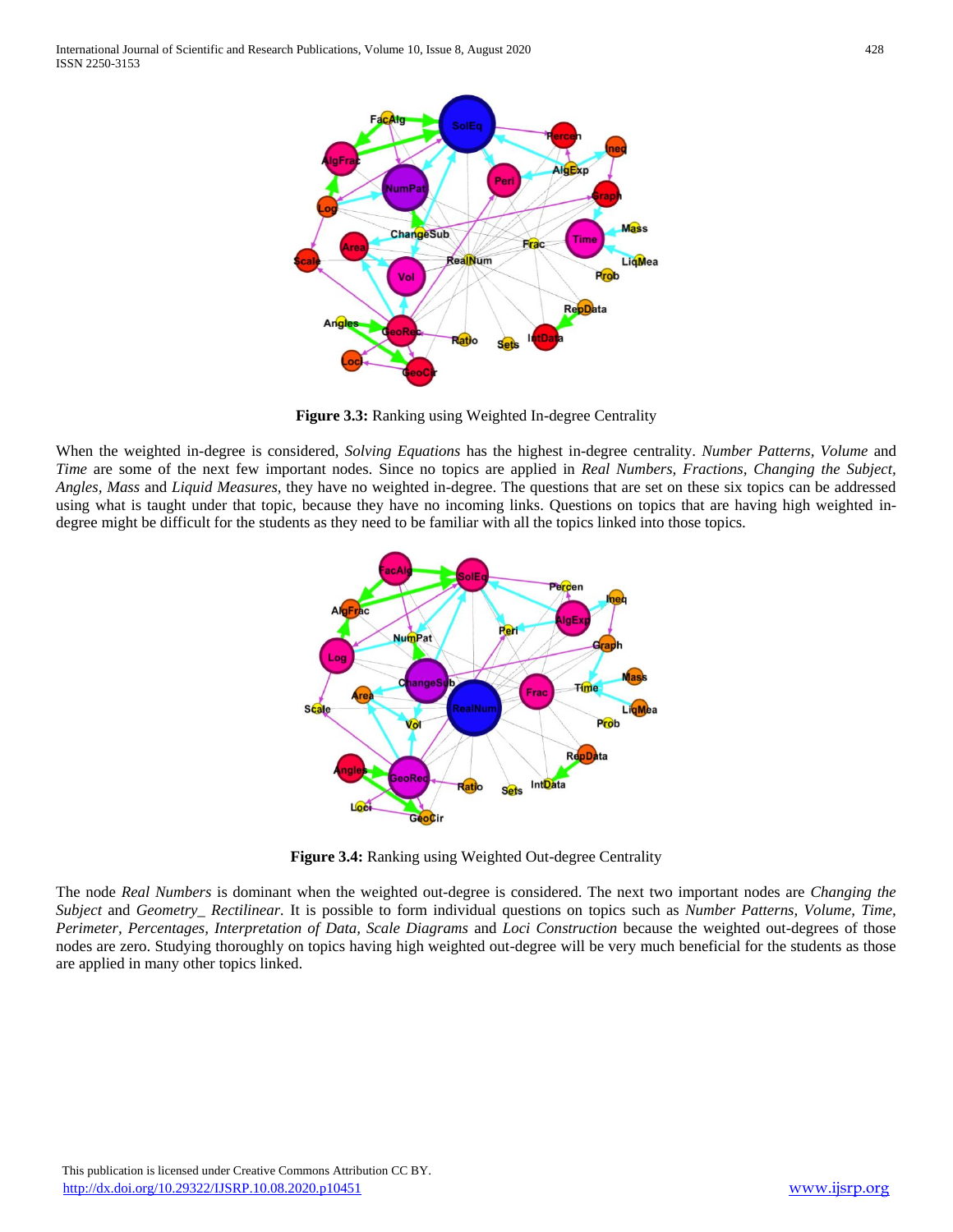

**Figure 3.5:** Ranking using Betweenness Centrality

There are few nodes acting as bridges in this model. Among those *Solving Equations* is the most dominant node. Nodes acting as bridges are important to merge topics when generating questions. The betweenness centrality of *Solving Equations* is very high compared to other nodes. Therefore, students should be familiar with the lessons that are covered around *Solving Equations.* When the three most dominant nodes are considered, it is noticeable that they belong to three different themes in the syllabus. *Solving Equations* belongs to Algebra, *Geometry\_Rectilinear* belongs to Geometry and *Logarithm* belongs to Numbers.



**Figure 3.6:** Ranking using Authority values

Nodes that contain useful information on a topic of interest are defined as authorities. But in this setting, a node having high authority value emphasize that, that particular topic uses the information of many more topics. *Solving Equations, Number Patterns* and *Volume*  are the nodes that are having high authority values correspondingly. When the students study, they should practice more on topics having high authority values. The paper setters can select these high authoritative topics to test not only on the selected topic but the topics linked into those as well, rather than giving another question to test the linked topics. This can be used to reduce the number of questions in a test paper.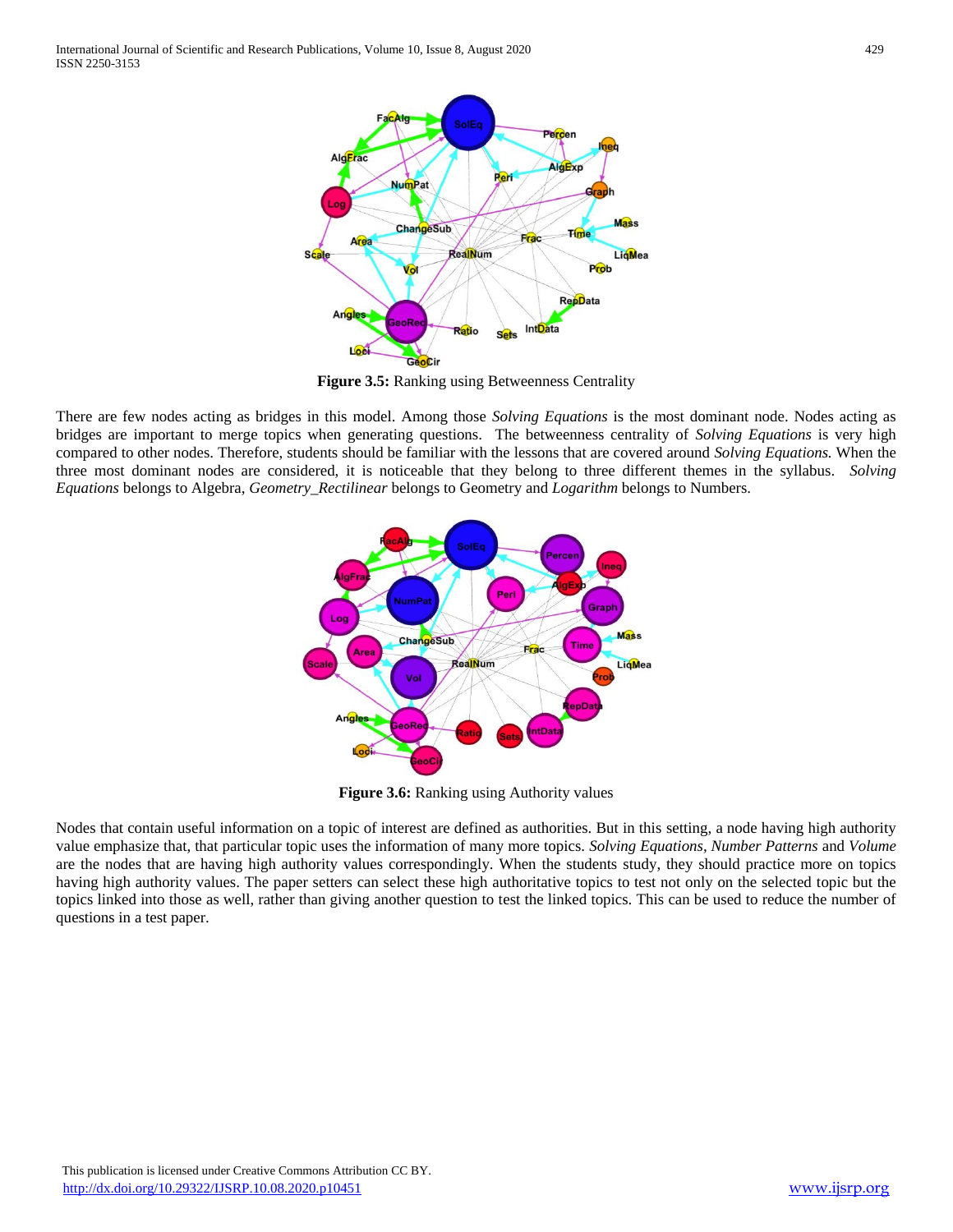

**Figure 3.7:** Ranking using Hub values

Hubs are nodes that tell where the best authorities can be found. The hub value of a node is high, if it is connected to a good authority. According to figure 3.7, *Real Numbers* and *Fractions* are the two main hubs. Their hub values are high, not only because they have lot of links but also because they are linked into good authorities such as *Solving Equations, Number Patterns* and *Volume.*

After analyzing the graph based on the six statistics that were selected, nodes were given points according to their value of the statistic. After total points of each node was calculated, *Solving Equations* was identified as the most dominant node. *Geometry\_ Rectilinear, Logarithms, Number Patterns* and *Real Numbers* lie next in the sequence. Students, teachers and paper setters can identify the above topics as most powerful areas in the syllabus.

Questions in the O/L mathematics paper fall under six themes namely, *Numbers*, *Measurements*, *Algebra*, *Geometry*, *Statistics* and *Sets & probability*. Therefore the percentages of the six mathematical themes were calculated based on the total node values.

| <b>Theme</b>        | <b>Node value Total</b> | Percentage |
|---------------------|-------------------------|------------|
| <b>Numbers</b>      | 226                     | 25.22321   |
| <b>Measurements</b> | 188                     | 20.98214   |
| Algebra             | 287                     | 32.03125   |
| Geometry            | 125                     | 13.95089   |
| <b>Statistics</b>   | 51                      | 5.691964   |
| Sets & Probability  | 19                      | 2.120536   |

**Table 3.1:** Percentages of the mathematics themes

Since the percentages of the themes *Statistics* and *Sets & probability* are both less than 10%, the two themes were combined and called as *Statistics.* 

| <b>Table 3.2:</b> Comparison between the existing figures and the suggested figures |                   |                  |  |
|-------------------------------------------------------------------------------------|-------------------|------------------|--|
| Theme                                                                               | Percentage in the | <b>Suggested</b> |  |
|                                                                                     |                   |                  |  |

| Theme             | Percentage in the<br>existing structure | <b>Suggested</b><br>Percentage |
|-------------------|-----------------------------------------|--------------------------------|
| <b>Numbers</b>    | 22%                                     | 25%                            |
| Measurements      | 17%                                     | 21%                            |
| Algebra           | 19%                                     | 32%                            |
| Geometry          | 21%                                     | 14%                            |
| <b>Statistics</b> | 21%                                     | 8%                             |

According to table 3.2, the weight of *Algebra* should be increased up to 32% and it is a major change that should be done while making the exam paper. Also the weight of *Statistics* should not be more than 8% and weight of *Geometry* should be decreased by 7%.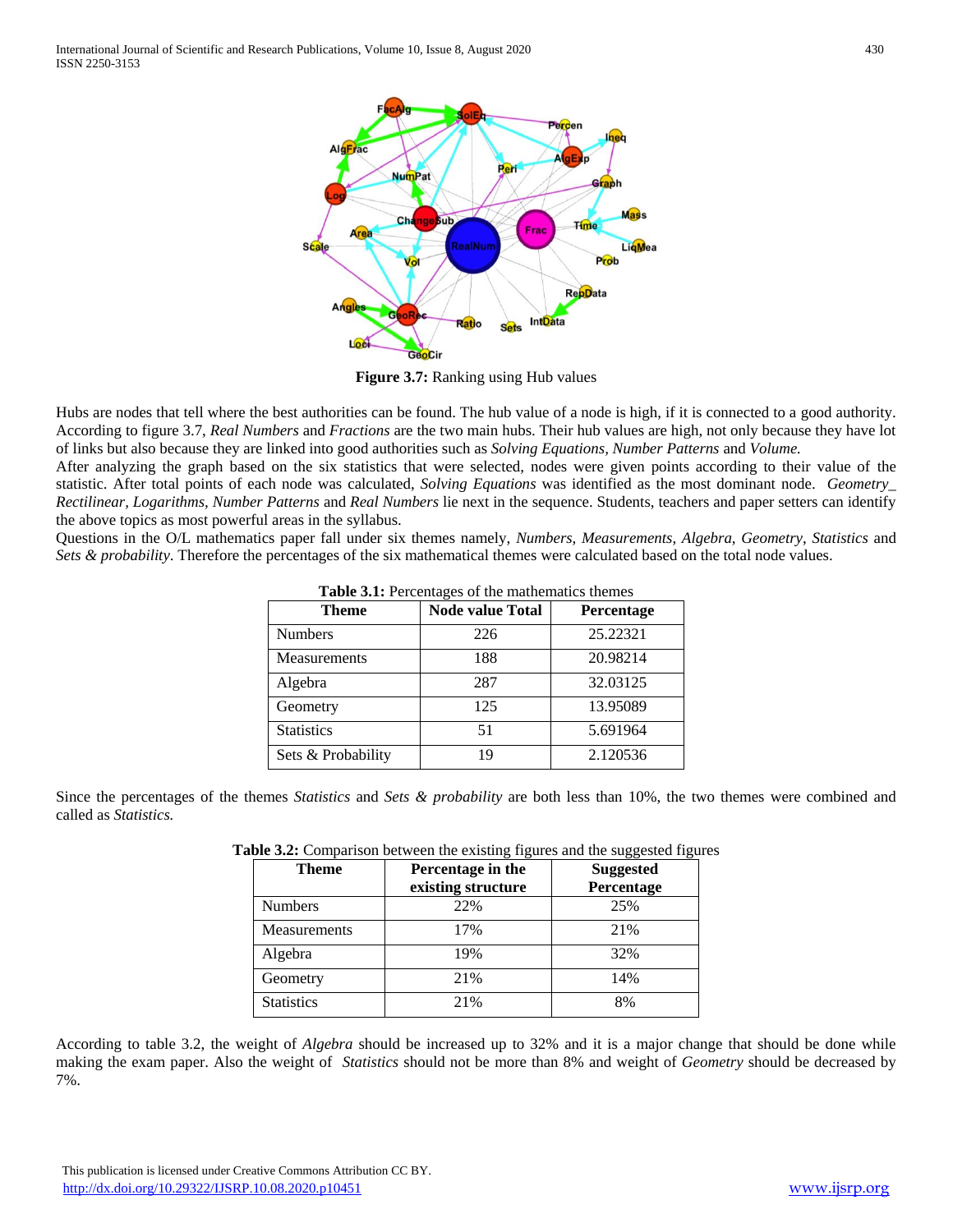| 32 - Mathematics          |                         |                                 |                                 |  |
|---------------------------|-------------------------|---------------------------------|---------------------------------|--|
| Paper I                   |                         | Paper II                        |                                 |  |
| 2 hours                   |                         | 3 hours                         |                                 |  |
| 100 marks                 |                         | 100 marks                       |                                 |  |
| Part A                    | Part B                  | Part A                          | Part B                          |  |
| 25 short answer           | 5 Structured questions  | 6 Structured questions          | 6 Structured questions          |  |
| questions                 |                         | Should select 5 to answer       | Should select 5 to answer       |  |
| $(25\times2marks)$        | $(5 \times 10$ marks)   | $(5\times10$ marks)             | $(5\times10$ marks)             |  |
| Questions from the entire | No questions on Algebra | No questions on                 | No questions on Algebra         |  |
| syllabus                  | & Geometry              | Geometry                        | 3 Questions on                  |  |
|                           |                         | 3 Questions on Algebra          | Geometry                        |  |
|                           |                         | 3 Questions out of              | 3 Questions out of              |  |
|                           |                         | Numbers.                        | Numbers.                        |  |
|                           |                         | <b>Measurements, Statistics</b> | <b>Measurements, Statistics</b> |  |
|                           |                         | and Probability                 | and Probability                 |  |

## **Table 3.3:** Existing Structure of the Mathematics paper

The table 3.3 gives an overview of the existing structure of the mathematics paper.

| <b>Compulsory Subject</b> | <b>Time Duration for both</b> |  |
|---------------------------|-------------------------------|--|
|                           | paper 1 & paper 2             |  |
| Religion                  | 3 hours                       |  |
| First Language *          | 3 hours                       |  |
| English                   | 3 hours                       |  |
| <b>Mathematics</b>        | 5 hours                       |  |
| History                   | 4 hours                       |  |
| Science                   | 4 hours                       |  |

## **Table 3.4:** Compulsory subjects with their time duration

\*First language consists of a third paper which is a literature paper in which the duration is 2 hours.

According to the above table it is clear that students have to be occupied more on mathematics. This again shows that mathematics is given more weight amongst the other subjects. So at least time duration for mathematics should be reduced up to 4 hours for the weights of the subjects to be fairly distributed.

The proposed structure for the O/L mathematics paper is as follows.

|  | Table 3.5: Suggested Paper Structure |  |
|--|--------------------------------------|--|
|--|--------------------------------------|--|

| Paper 1                               | Paper 2                               |
|---------------------------------------|---------------------------------------|
| 100 marks                             | 100 marks                             |
| 2 hours                               | 2 hours                               |
| 50%                                   | 50%                                   |
| Answer all questions                  | Answer all questions                  |
| Type of questions:                    | Type of questions:                    |
| Short answer                          | Structured                            |
| Structured                            | Un-Structured                         |
| Level of Complexity of the questions: | Level of Complexity of the questions: |
| Low                                   | Moderate                              |
| Moderate<br>$\bullet$                 | High<br>٠                             |
| Distribution of Themes:               | Distribution of Themes:               |
| Numbers $-25$ marks<br>$\bullet$      | Numbers $-25$ marks                   |
| Measurements $-21$ marks              | Measurements $-21$ marks              |
| Algebra $-32$ marks<br>٠              | Algebra $-32$ marks                   |
| Geometry $-14$ marks                  | Geometry $-14$ marks                  |
| Statistics $-8$ marks                 | Statistics $-8$ marks                 |

Both Short answer questions (SAQ) and Structured questions (SQ) should be included in the first paper to maintain the standard of the paper, and in the second paper SQs and Unstructured questions (USQ) can be included, where USQs can be used to filter the best